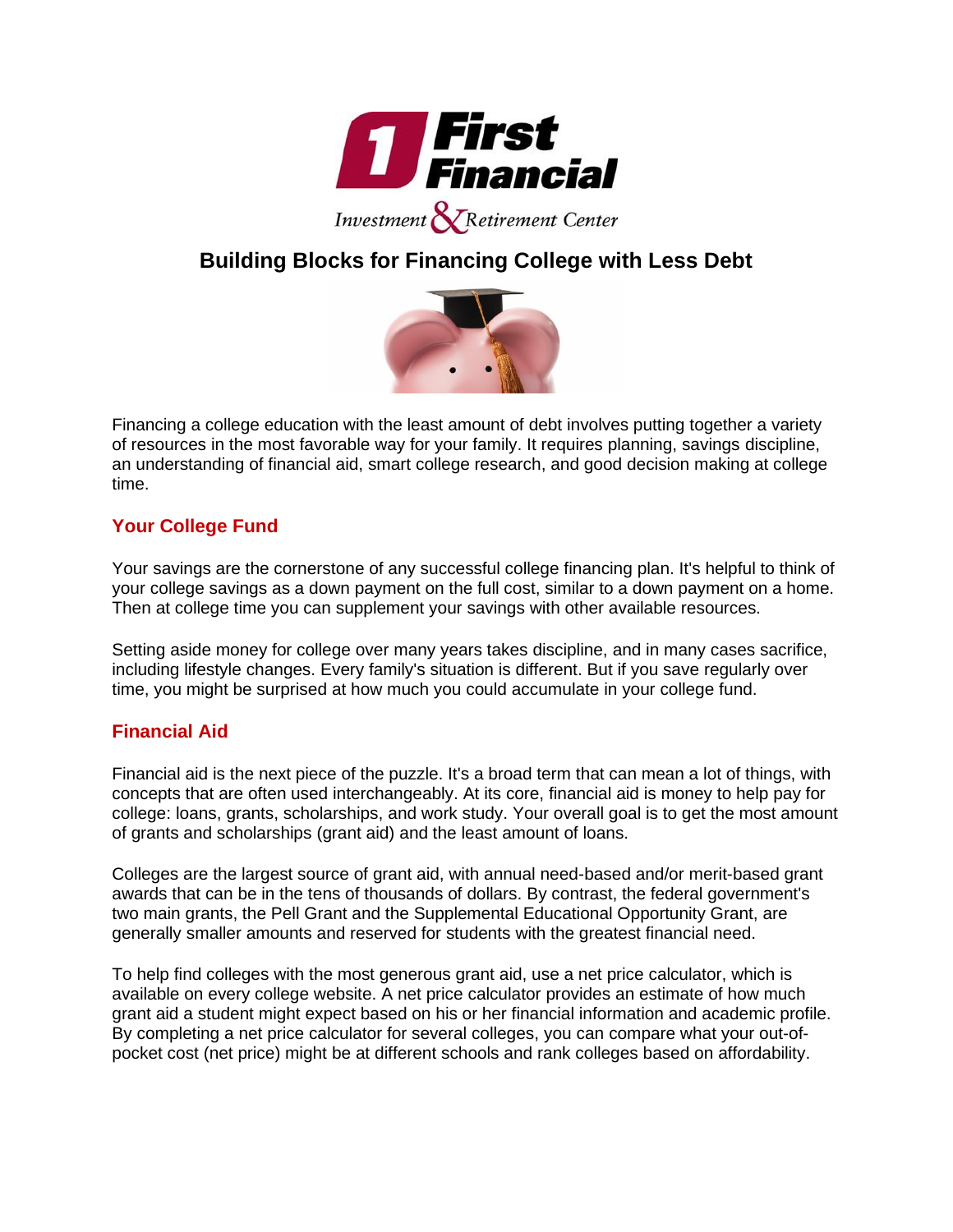The federal government's main contribution to the world of financial aid is in the form of student loans. All students, regardless of financial need, are eligible for federal student loans.

## **Additional Funding Sources**

Other potential resources at college time might help reduce the overall amount you'll need to borrow: what you can contribute from current income during the college years; your child's earnings from a school or summer job; education tax credits, which could be worth up to \$2,500 per year; financial help from grandparents or other relatives; and scholarships from civic, private, or nonprofit groups.

On the cost-cutting side, your child might consider graduating in less than four years; attending community college for two years and then transferring to a four-year college; becoming a resident assistant to get free or discounted room and board; living at home for a semester or two; exploring all in-state public college options; and deferring enrollment for a year to earn money and take advantage of any employer educational assistance.

After taking everything into account — the amount of your college fund, the grant aid your child might receive at specific colleges, the amount of money you and your child can contribute from current income during the college years, and the availability of other resources and cost-cutting measures — you can determine how much borrowing would be required for specific colleges and make an informed choice.

Borrowing money to pay for college can easily spiral out of control. Make sure your child understands what the monthly payment will be for different loan amounts over a 10-year repayment term. If the numbers look daunting, don't be afraid to say "no" to certain colleges. Most teenagers are not financially experienced enough to fully understand the negative consequences of extreme borrowing, so it's up to parents to help eliminate options that aren't financially viable.

**Questions? Contact First Financial's Investment & Retirement Center by calling 732.312.1534. You can also email [Mary.LaFerriere@cunamutual.com](mailto:Mary.LaFerriere@cunamutual.com) or [Maureen.McGreevy@cunamutual.com](mailto:Maureen.McGreevy@cunamutual.com)**

*Broadridge Investor Communication Solutions, Inc. does not provide investment, tax, legal, or retirement advice or recommendations. The information presented here is not specific to any individual's personal circumstances. To the extent that this material concerns tax matters, it is not intended or written to be used, and cannot be used, by a taxpayer for the purpose of avoiding penalties that may be imposed by law. Each taxpayer should seek independent advice from a tax professional based on his or her individual circumstances. These materials are provided for general information and educational purposes based upon publicly available information from sources believed to be reliable — we cannot assure the accuracy or completeness of these materials. The information in these materials may change at any time and without notice.*

*Representatives are registered, securities sold, advisory services offered through CUNA Brokerage Services, Inc. (CBSI), member FINRA/SIPC, a registered broker/dealer and investment advisor. CBSI is under contract with the financial institution to make securities available to members.*

*Not NCUA/NCUSIF/FDIC insured, May Lose Value, No Financial Institution Guarantee. Not a deposit of any financial institution.*